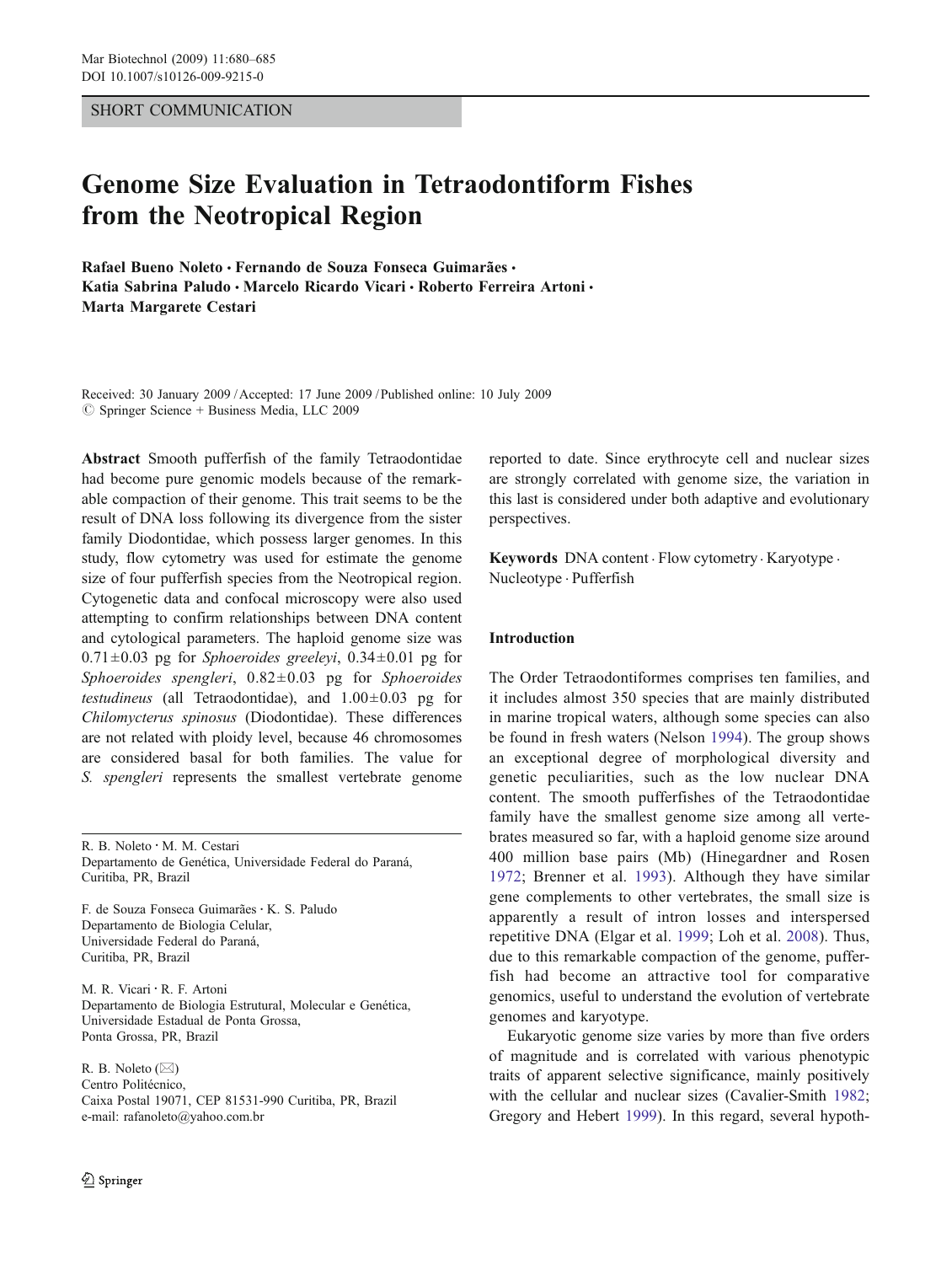<span id="page-1-0"></span>eses have been proposed to explain this remarkable variation. The available evidence favors the nucleotypic theory which postulates a causal influence of DNA amount on the cellular phenotype, such as division rate, cell size, and nuclear size (Bennett [1971](#page-5-0); Gregory [2001a;](#page-5-0) Hardie and Hebert [2004](#page-5-0)).

The determination of the nuclear DNA content constitutes an important consideration to be used in genomics approaches and may provide relevant information for the establishment of a more reliable scenario of the genomic evolution. The relationship between genome size and cellular parameters was previously a subject of the contest in fishes (Chang et al. [1995](#page-5-0); Lay and Baldwin [1999](#page-5-0)). However, in this study, once more these positive correlations were confirmed. The flow cytometry analysis associated with cytogenetic data and confocal microscopy is conducted for the first time in four pufferfish species that occur in the Neotropical region. The implications of these results concerning the adaptive significance of genome size variation as well as genome evolution of the group are discussed.

#### Materials and Methods

Sample and Cell-Suspension Preparation

Fifty-one animals from four pufferfish species: Sphoeroides greeleyi ( $n=17$ ), Sphoeroides spengleri ( $n=19$ ), Sphoeroides testudineus  $(n=10)$ , and Chilomycterus spinosus  $(n=5)$ , all collected in Paranaguá Bay (25°30′42″ S; 48°25′15″ W), State of Paraná, Brazil constitute the sample of this study. Voucher specimens have been deposited at the Museum of Natural History Capão da Imbuia (Curitiba— PR, Brazil). The procedures used in this work were in accordance with the guidelines of the Committee for Ethics in Animal Experimentation (UFPR 01/03BL) and the current Brazilian legislation (CONCEA 1153/95). Chromosome plates were obtained after cell culture (Fenocchio et al. [1991](#page-5-0)) and stained with a 5% Giemsa solution. For nuclear DNA content measurements, sample preparation was based on the fixation and cell permeabilization of a well-established method (Darzynkiewicz et al. [2006](#page-5-0)), with modifications. Briefly, red blood cells from the caudal



Fig. 1 Relative fluorescence histogram for propidium iodide-stained nuclei from Neotropical pufferfishes, measured by flow cytometry using chicken erythrocytes as a standard. The fish peak is approx-

imately two times higher than the chicken peak because the relative concentration of fish to chicken cells in the sample was set at 2:1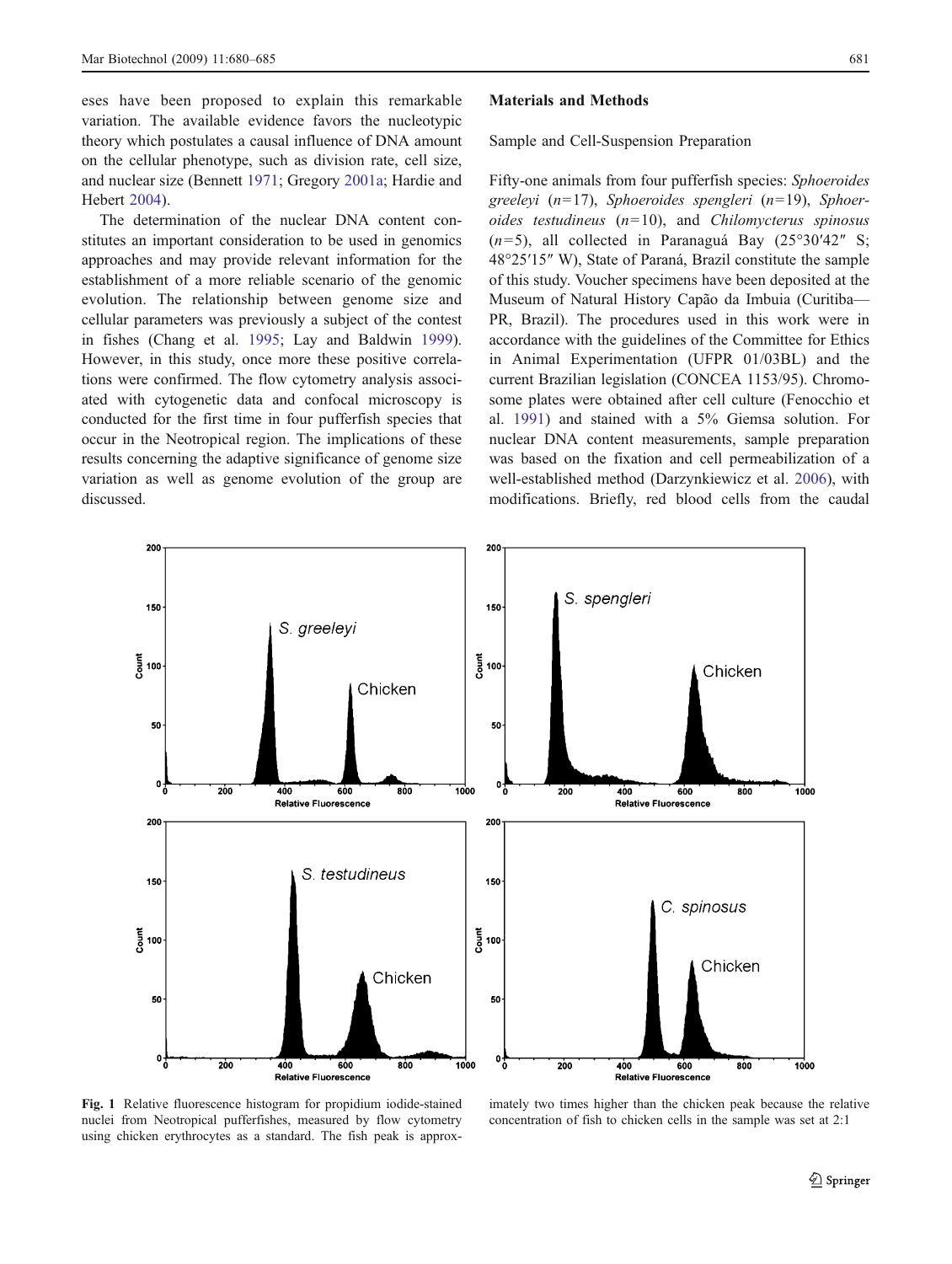<span id="page-2-0"></span>Fig. 2 Causative effects of genome size changes on cell size cellular phenotype and chromosome size. Laser confocal images of red blood cells: nuclear morphology was analyzed after staining with acridine orange (a–e) and the cell morphology was visualized by differential interference contrast (DIC) ( f–j). Giemsa stained metaphases of: Gallus gallus domesticus (k), Sphoeroides spengleri (I), S. greeleyi (m), S. testudineus (n), and Chilomycterus spinosus (o).  $Bar = 10 \,\mu m$ 

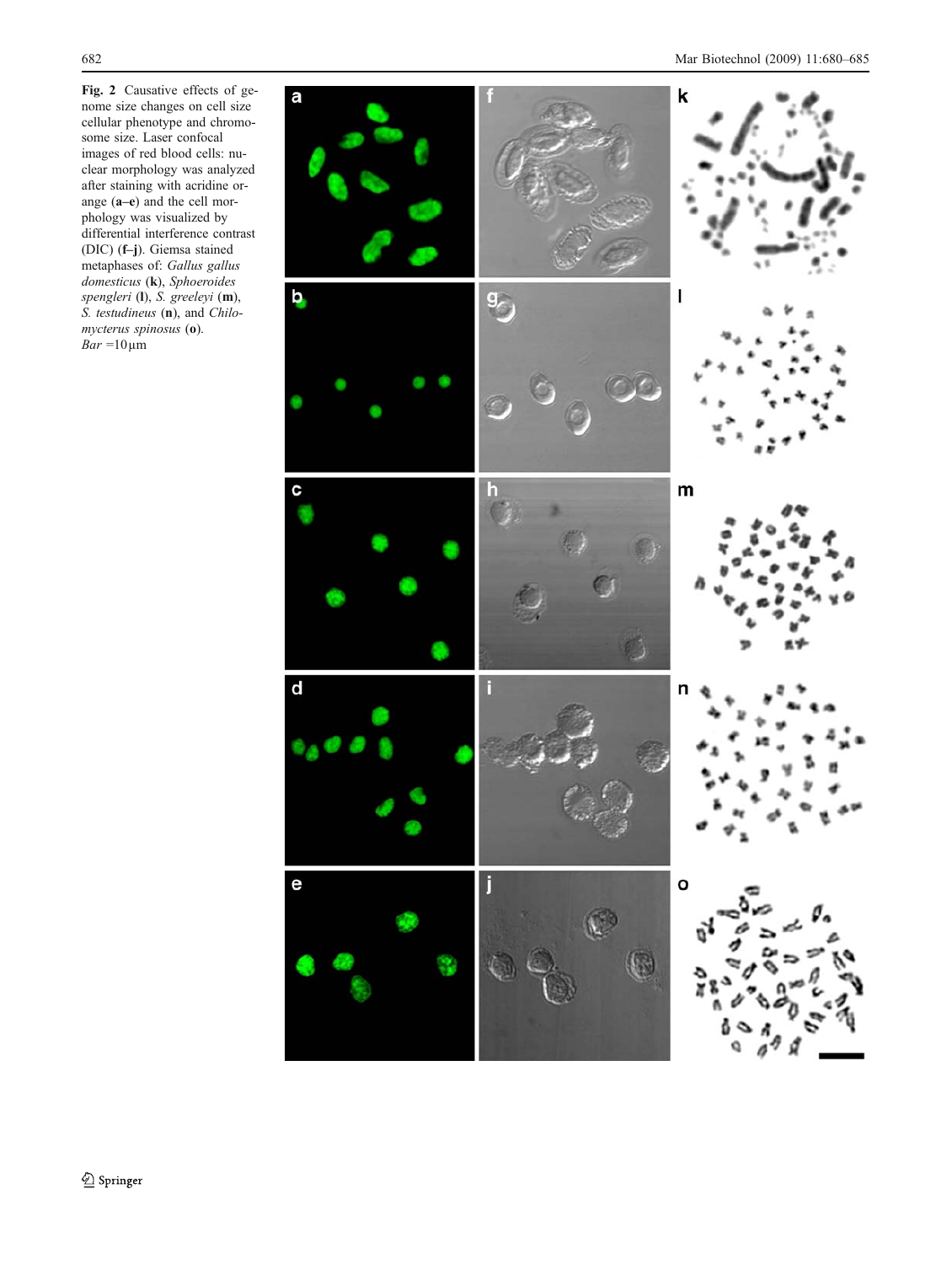<span id="page-3-0"></span>artery were collected using a 1-ml heparinized syringe and used immediately. The cell suspension was fixed by 1% formaldehyde solution (Sigma, St. Louis, MO, USA), to prevent extraction of the fragmented DNA, for 1 h at room temperature. After a double washing in phosphate buffer solution (PBS) at pH 7.4, cells were permeabilized in ethanol 70% overnight at *−*20°C. The samples were washed in PBS and aliquots of the suspension containing approximately  $1 \times 10^6$  cells/ml were pretreated with RNAse (Sigma,  $20\mu g/ml$ ) at  $37^{\circ}$ C for 1 h. Fresh blood of the white leghorn chicken (Gallus gallus domesticus), prepared as presented above, was added to each fish sample as an internal size standard to achieve a final concentration of  $0.5 \times 10^6$  cells/ml. The mixture was stained with a propidium iodide solution (Sigma, 50µg/ml) and was incubated in darkness for 30 min. For confocal microscopy analysis the dry erythrocytes were stained with acridine orange (Electron Microscopy Sciences).

## Flow Cytometry and Confocal Microscopy Analysis

Measurements of cell DNA contents were performed in a FACSCalibur (Becton Dickinson Biosciences, San Jose, CA, USA). For each sample tube, 20,000 cells were acquired using Cell Quest software. Genome size (diploid DNA content per cell) in picograms of each fish sample was calculated from fluorescence intensity (arbitrary units) by multiplying the fish-to-chicken fluorescence ratio by the known value of the chicken genome size (2.54 pg—Rasch et al. [1971\)](#page-5-0). The fish peak was always higher than the chicken peak because the samples contained twofold greater concentration of fish cells. Quality controls performed with calibration beads of BD Calibrite Beads (Becton Dickinson Biosciences) showed stability in the cytometer and potential for consistent results. Confocal microscopy provides cellular and nuclear area measurements. The fluorescent images were acquired using an optical filter appropriate for acridine orange and differential interference contrast (DIC) sequentially. Relative areas of at least 50 cells and nuclei were measured and in all cases. Relationships among DNA content, nucleus, and cell areas were analyzed by least-squares regression of  $log_{10}$ -transformed data. Standard procedures were applied for statistical analysis as presented in Results and Discussion.

# Results and Discussion

Fishes of the Tetraodontiformes order, in particular the family Tetraodontidae, have become an interesting model for genome studies due to their highly compact genome (approximately 400 Mb) (Brenner et al. [1993\)](#page-5-0). This remarkable compaction, which facilitates gene identifica-

tion and sequencing projects, is directly related to the reduction in intron lengths, intergenic regions, and the lack of significant amounts of repetitive sequences (Elgar [1996;](#page-5-0) Elgar et al. [1999;](#page-5-0) Venkatesh et al. [2000](#page-5-0); Loh et al. [2008\)](#page-5-0). Our measurements confirmed these findings and presented one of the smallest known vertebrate genomes yet measured, S. spengleri, which might be more compact than the previously reported estimate for Fugu rubripes and Tetraodon nigroviridis genomes (Jaillon et al. [2004;](#page-5-0) Aparicio et al. [2002\)](#page-5-0). According to the internal standard, average values for S. greeleyi, S. spengleri, S. testudineus,



Fig. 3 Relationship between dry erythrocyte area (a) and nuclear area (b) with genome size. Cellular and nuclear areas also were positively correlated (c). Different symbols represent different species: Sphoeroides spengleri  $(\bullet)$ , S. greeleyi  $(\blacktriangle)$ , S. testudineus  $(\blacksquare)$ , and Chilomycterus spinosus  $(\bullet)$ . These relationships are highly significant (all  $r^2 > 0.72$ , all  $P < 0.0001$ )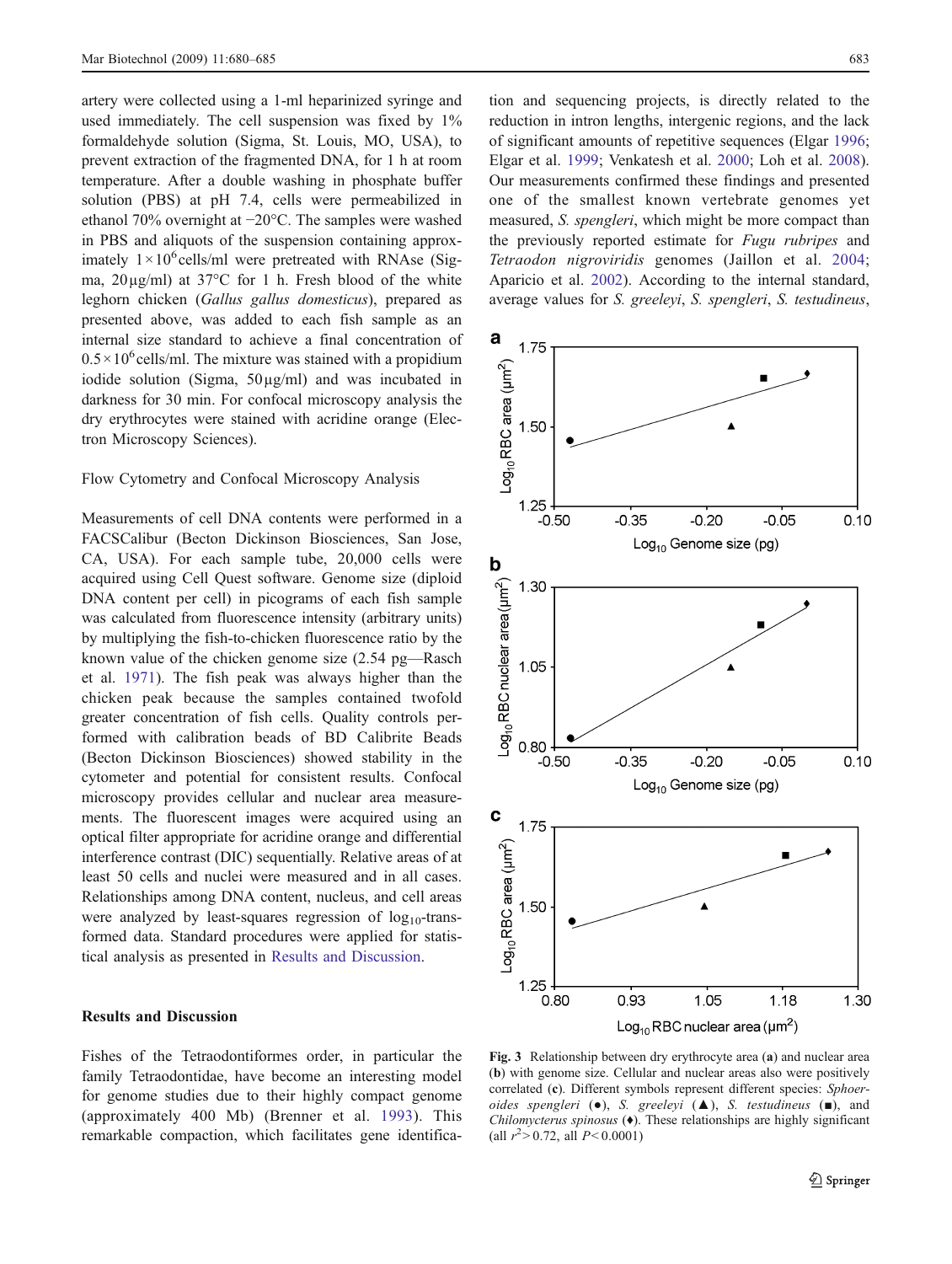and *C. spinosus* were  $0.71 \pm 0.03$ ,  $0.34 \pm 0.01$ ,  $0.82 \pm 0.03$ , and  $1.00\pm0.04$  pg, respectively. Coefficients of variation of fluorescence peaks from nuclei were usually inferior to 5% in all species. Relative fluorescence histograms for propidium iodide-stained erythrocytes from pufferfishes and a chicken are reported in Fig. [1](#page-1-0). However, a small genome size is not a typical feature of all tetraodontiform fishes, since spiny puffers (Diodontidae) possess average larger genomes (Neafsey and Palumbi [2003\)](#page-5-0). In addition, in the present study, C. spinosus presented the highest value for the family reported  $(1C=1.00 \text{ pg})$ . Several studies had confirmed events whole-genome duplications that occurred in the ray-finned fish lineage (Amores et al. [1998](#page-5-0); Robinson-Rechavi et al. [2001](#page-5-0); Taylor et al. [2003;](#page-5-0) Jaillon et al. [2004](#page-5-0)), and these episodes had certainly contributed to their phenotypic and genomic diversity. In this scenario, the ancestor of Tetraodontidae presented a relatively large genome size and acquired this tendency to lose DNA in the last 50 million years since their divergence from the Diodontidae (Brainerd et al. [2001](#page-5-0); Santini and Tyler [2003](#page-5-0)). In this sense, according to present study size estimations, the process to eliminate the junk DNA was more advanced in S. spengleri than their relatives.

Regarding chromosome number, the three species of the genus Sphoeroides (Tetraodontidae) showed  $2n=46$  and C. spinosus (Diodontidae)  $2n = 50$  chromosomes (Fig. [2k](#page-2-0)–o). As in most other organisms, the difference in genome size between spiny and smooth puffers is not related to differences in ploidy, but in chromosome size, which is observed for the notable differences in chromosome sizes of species, mainly among the tiny chromosomes of S. spengleri and the largest one of C. spinosus (Fig. [2l, o](#page-2-0) respectively). The independence of genome size and chromosome number is reinforced by the fact that, in most teleost species studied, the complement remains remarkably constant around 48 chromosomes, even among species that differ significantly in DNA content (Ohno [1974](#page-5-0); Klinkhardt et al. [1995](#page-5-0)). Since the chromosome number in the order Tetraodontiformes ranges from  $2n = 28$  to  $2n = 52$ (Sá-Gabriel and Molina [2005;](#page-5-0) Galetti et al. [2006\)](#page-5-0), the  $2n=46$  observed in the *Sphoeroides* species previously studied (Brum and Mota [2002;](#page-5-0) Sá-Gabriel and Molina [2005;](#page-5-0) Noleto et al. [2007;](#page-5-0) Alves et al. 2008) is considered the basal karyotype for the families Balistidae, Diodontidae, and Tetraodontidae (Arai [1983](#page-5-0); Brum [2000\)](#page-5-0).

This study clearly establishes that the DNA content affects erythrocyte cell and nuclear size in fishes. Both cellular and nuclear areas of the red blood cells (RBC) showed a highly significant positive relationship between them and with genome size (Fig. [3](#page-3-0)). The Laser confocal microscopic analysis confirmed these positive correlations (Fig. [2a](#page-2-0)–j). Some studies previously reported a lack of association between cellular parameters and genome size in

both bony (Lay and Baldwin [1999](#page-5-0)) and cartilaginous fishes (Chang et al. [1995](#page-5-0)). It would be surprising not finding the relationship in the fishes, since early observations reported that cell and nuclear sizes varied in concert with DNA content across the protist, plant, and animal kingdoms (Cavalier-Smith [1991;](#page-5-0) Gregory and Hebert [1999\)](#page-5-0). The constancy of cyto- and nucleogenomic ratios in neopolyploids regarding their diploid progenitors provides further support for the natural cause of these relationships, supporting that the nucleotypic theory is the most parsimonious explanation for adaptive interpretations of genome size diversity (Gregory [2001b\)](#page-5-0).

Associations between genome size and characters such as metabolic and development rates, growth, complexity, and ecological amplitude are present in many groups of organisms, and likely derive from the relationships between DNA content of cells and their size and division rates. DNA content is not correlated with metabolic rate in rayfinned fishes, but it is positively associated with reproductive traits including egg size and parental care, beyond that freshwater fishes have larger genomes than marine fishes (Hardie and Hebert [2004\)](#page-5-0) and cartilaginous than in rayfinned fishes (Stingo and Rocco [2002\)](#page-5-0). The pufferfishes with their *r*-selected traits, including rapid growth, early maturity, no parental care, and high fecundity, may have in this scenario experienced an increased selection for a shorter developmental time (e.g., few DNA to be replicated in consequently a short cell division).

It is unlikely that the genome size evolution might be affected only by selective forces because there are clear indications that mutational mechanisms of addition and loss of DNA such as satellite expansion, heterochromatic shrinkage, or expansion activity of transposable elements also play an important role, as well as random genetic drift. Different evolutionary factors can be important in different organisms and to confer varying fitness in different habitats, especially in fishes, due to their extreme diversity. Therefore, an analysis of complex interaction of factors is needed for a robust understanding of genome size evolution.

Acknowledgments We thank two anonymous reviewers for helpful comments that improved the manuscript. This work was supported by Coordenação de Aperfeiçoamento de Pessoal de Nível Superior (CAPES), Conselho Nacional de Desenvolvimento Científico e Tecnológico (CNPq), and Fundação Araucária de Apoio ao Desenvolvimento Científico e Tecnológico do Estado do Paraná.

### References

Alves AL, Porto-Foresti F, Claudio Oliveira C, Foresti F (2008) Supernumerary chromosomes in the pufferfish Sphoeroides spengleri—first occurrence in marine Teleostean Tetraodontiformes fish. Genet Mol Biol 31:243–245